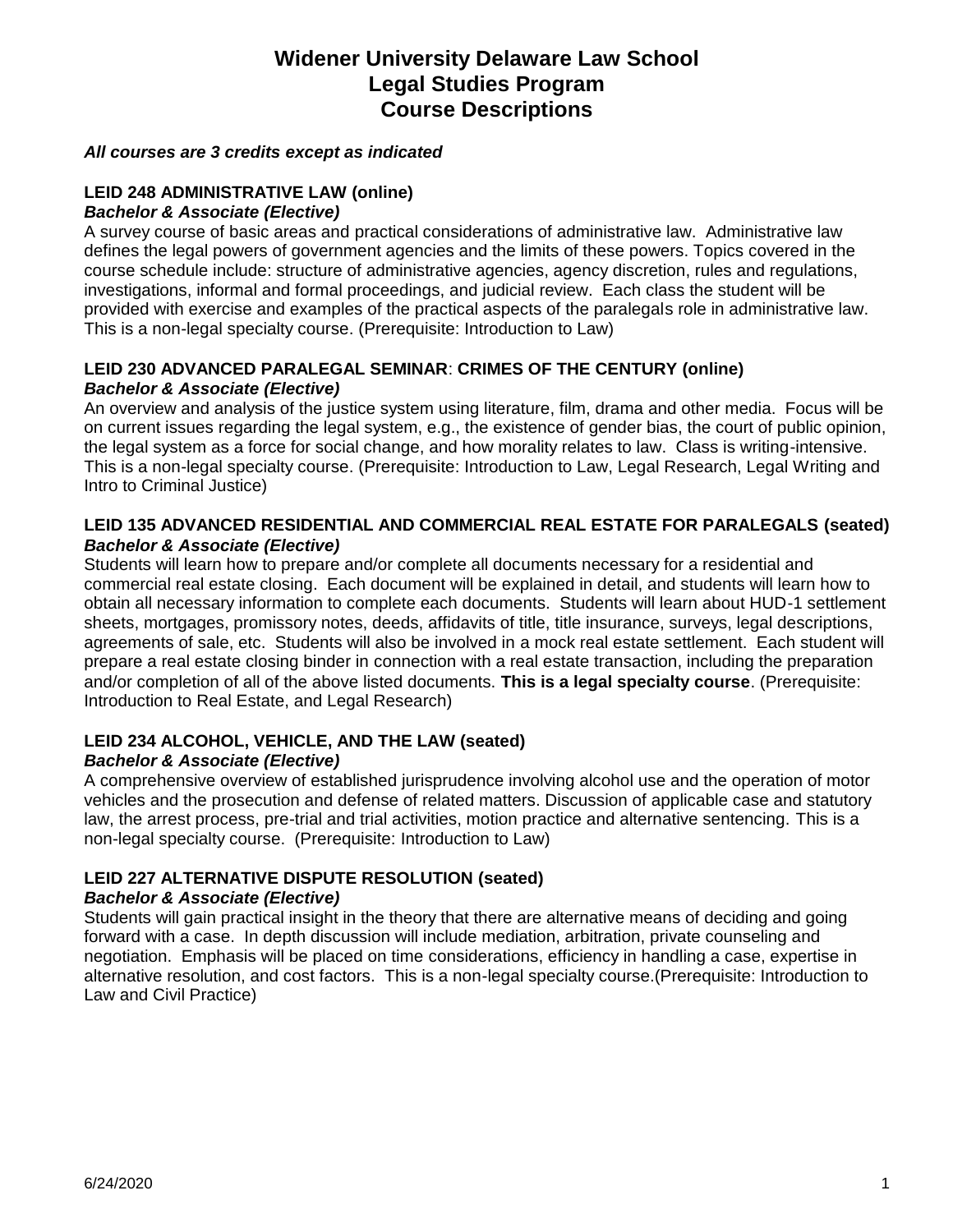#### **LEID 208 BANKRUPTCY (seated)** *Bachelor & Associate (Elective)*

Comprehensive study of bankruptcy law and practice with an emphasis on consumer filings. The course consists of reviewing different types of consumer and commercial bankruptcies; relevant federal legislation governing bankruptcy; bankruptcy code; and resource materials necessary to bankruptcy practice. The course also places emphasis on procedural rules and responsibilities of all parties involved. **This is a legal specialty course.** (Prerequisite: Introduction to Law)

## **LEID 254 BIOETHICS AND THE LAW (online)**

## *Bachelor & Associate (Elective)*

Advances in medical technology have forced society to make increasingly complex decisions regarding life and death. Students will be introduced to topics such as constitutional issues, health law technology, surrogacy, privacy issues, AIDS, wrongful birth/wrongful life, physician/patient relationship, cloning, human genome project, and constitutional issues. This is a non-legal specialty course. (Prerequisite: Introduction to Law or Introduction to Legal Nurse Consultant)

# **LEID 206 BUSINESS ORGANIZATIONS (online & seated)**

## *Bachelor (Required)*

*Paralegal Certificate with Concentration in Corporate Law (Required) Comprehensive* survey of the law of business associations from sole entrepreneur through partnership and corporate formation. Discussion of merger, acquisition, director's liability and other corporate law topics. Emphasis is also placed on shareholder agreements, classes of shares, rights of first refusal, methods of financing, and voting trusts. **This is a legal specialty course**. (Prerequisite: Introduction to Law or Introduction to Legal Nurse Consultant and Legal Research) **This is a writing enriched course**.

## **LEID 278 CAREER DEVELOPMENT FOR PARALEGALS (online)**

## *Bachelor & Associate (Elective)*

In this course, students will concentrate their studies on career development for new legal professionals. Students will develop new resumes and cover letters and revise existing writing samples in preparation for entering the job market. With individual guidance from the instructor, students will produce a primary resume and alternative resume(s) based upon their unique education and professional experience using the latest techniques in resume development. Students will have the opportunity to participate in mock interviews, develop and use an "elevator pitch," and will utilize a variety of social media tools to manage their developing careers. Students will study the hiring process for employment with solo practitioners, medium and large law firms, as well as state and federal government agencies. This course will also include a focus on the role of a mentor, membership in professional organizations and networking. **This is a legal specialty course**. (Prerequisites: Introduction to Law, Ethics, Legal Research, and Legal Writing)

## **LEID 205 CIVIL PRACTICE (seated)**

## *Bachelor & Associate (Required)*

### *General Paralegal Certificate & Paralegal Certificate with Concentration in Litigation (Required) Legal Nurse Consultant Certificate (Required)*

An examination of civil practice and procedure beginning with the filing of a complaint and extending through discovery, pre-trial motions, trial, post-trial motions, and appeal. Emphasis is also placed on course of action, time limitations, case investigations, purposes of motions, depositions, settlements and dismissals. **This is a legal specialty course**. (Prerequisites: Introduction to Law or Introduction to Legal Nurse Consultant) **This is a writing enriched course**.

## **LEID 238 COMPUTER TECHNOLOGY AND THE LAW (seated)**

## *Bachelor & Associate (Required)*

## *General Paralegal Certificate (Required) & all Paralegal Certificate Concentrations (Required)*

This course has been designed to provide the student with in-depth exposure to technology techniques used in the litigation process. The class will be divided into litigation teams and will manage the litigation, its discovery and its trial presentation with the aid of exemplar computer programs used in the industry. Students will have hands-on training in software programs and their application in the litigation process. **This is a legal specialty course**. (Prerequisites: Introduction to Law or Introduction to Legal Nurse Consultant and Legal Research)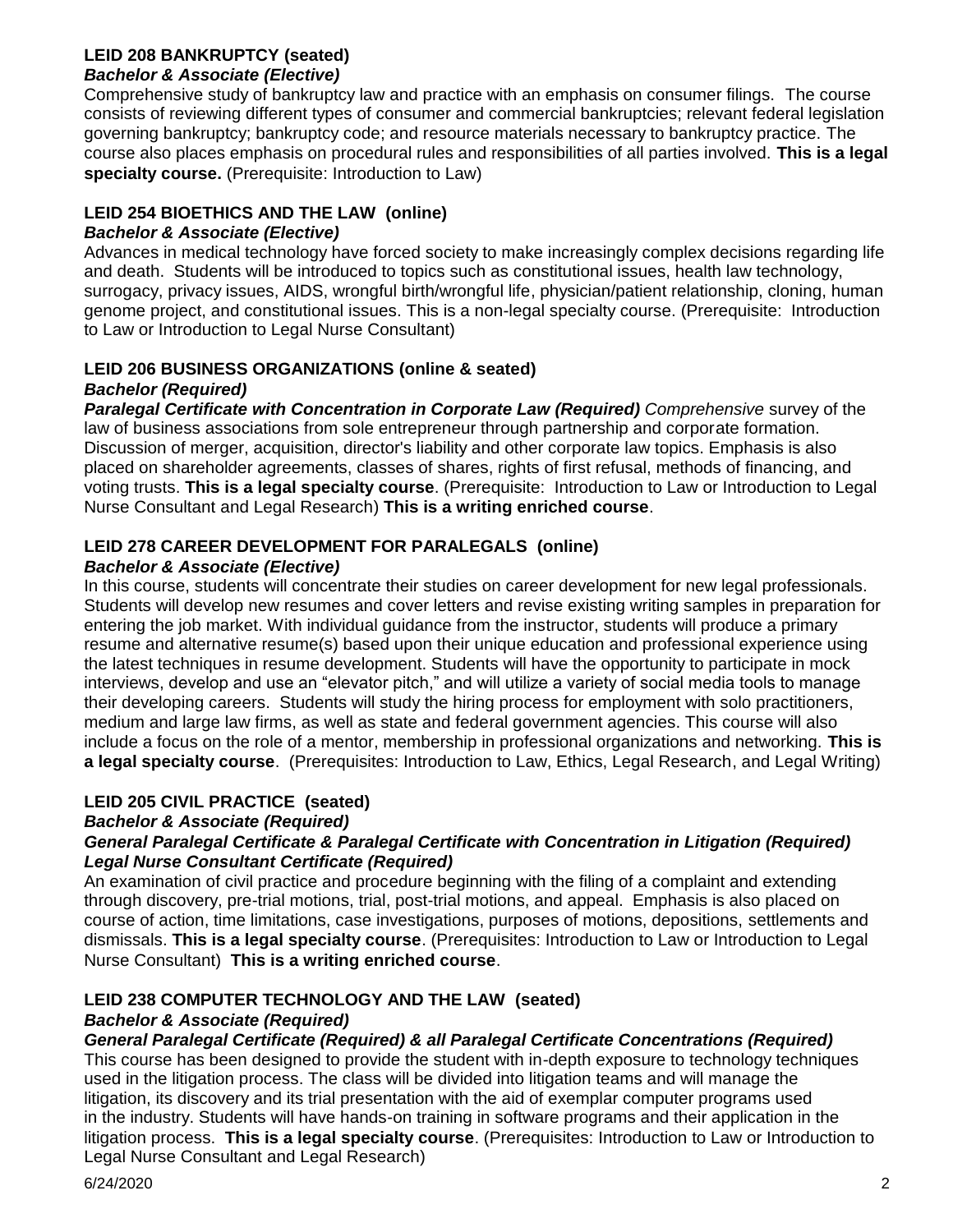### **LEID 202 CONSTITUTIONAL LAW (online)**

#### *Bachelor & Associate (Elective)*

Survey of constitutional law providing students with an overview of the following areas: Judicial, legislative and executive powers, property rights, due process, freedom of speech, freedom of religion, the right to privacy and discrimination. This is a non-legal specialty course. (Prerequisite: Introduction to Law)

#### **LEID 273 CONSTITUTIONAL AND LEGAL RIGHTS OF WOMEN (online)** *Bachelor & Associate (Elective)*

This course provides an overview of women's rights by exploring the landmark Supreme Court cases and changes in laws that have defined the legal rights of women in the United States. Students will study women's efforts for constitutional equality; women's employment rights; reproductive freedom; same sex marriage issues; and women and crime. The class is taught from a constitutional law perspective, broadening the student's understanding of the foundations of women's constitutional rights. This is a nonlegal specialty course. (Prerequisite: Introduction to Law)

#### **LEID 106 CONTRACT LAW (online)**

#### *Bachelor (Required)*

#### *Paralegal Certificate with Concentration in Corporate Law (Required)*

A survey of basic contract law provides students with the history and development of contract law in the United States. This course will examine the necessary elements of a contract, enforcement of contracts, remedies for breach of contract, drafting of documents and analysis of case situations that the paralegal may encounter in practice. **This is a legal specialty course**. (Prerequisite: Introduction to Law and Legal Research)

#### **LEID 257 CRIME SCENE INVESTIGATION (online)**

#### *Bachelor & Associate (Elective)*

This course will provide an overview of techniques and methods of crime scene investigation focusing on practical suggestions as well as theoretical viewpoints of the field. Topics include fundamentals of preliminary investigation, identification, protection and collection of evidence, applicable law, blood stain evidence, fingerprinting techniques, and court presentation. This is a non-legal specialty course. (Prerequisite: Introduction to Law, Legal Research and Intro to Criminal Justice)

## **LEID 271 CRIMINALISTICS (online)**

#### *Bachelor & Associate (Elective)*

This course examines criminal procedure and the admissibility of testimonial and physical evidence utilized in criminal trials and hearings. The exclusionary rule and the distinction between real and testimonial evidence as admitted or excluded from court proceedings are examined emphasized through the use of case law. Through the discussion of court decisions, students can visualize the use of legal principles by law enforcement and correctional officers and others involved in the justice system. This is a non-legal specialty course. (Prerequisite: Introduction to Criminal Justice)

#### **LEID 264 CRIMINAL MITIGATION AND ETHICS (online)**

#### *Bachelor & Associate (Elective)*

The purpose of this course is to introduce students to the psychological and neuropsychological issues found in forensic evaluations. This course will explore the foundational areas such as legal, ethical and applied aspects of the mitigation evaluation. Students will examine criminal and civil cases to develop an understanding of the various behavioral science matters that could impact the outcome of a criminal proceeding, by lowering the amount of moral blame, and thus lowering the criminal penalty or civil damages for the action. Examples include familial violence, malingering and deception, competency to stand trial, and mitigatory defense. **This is a legal specialty course**. (Prerequisite: Introduction to Forensic Science)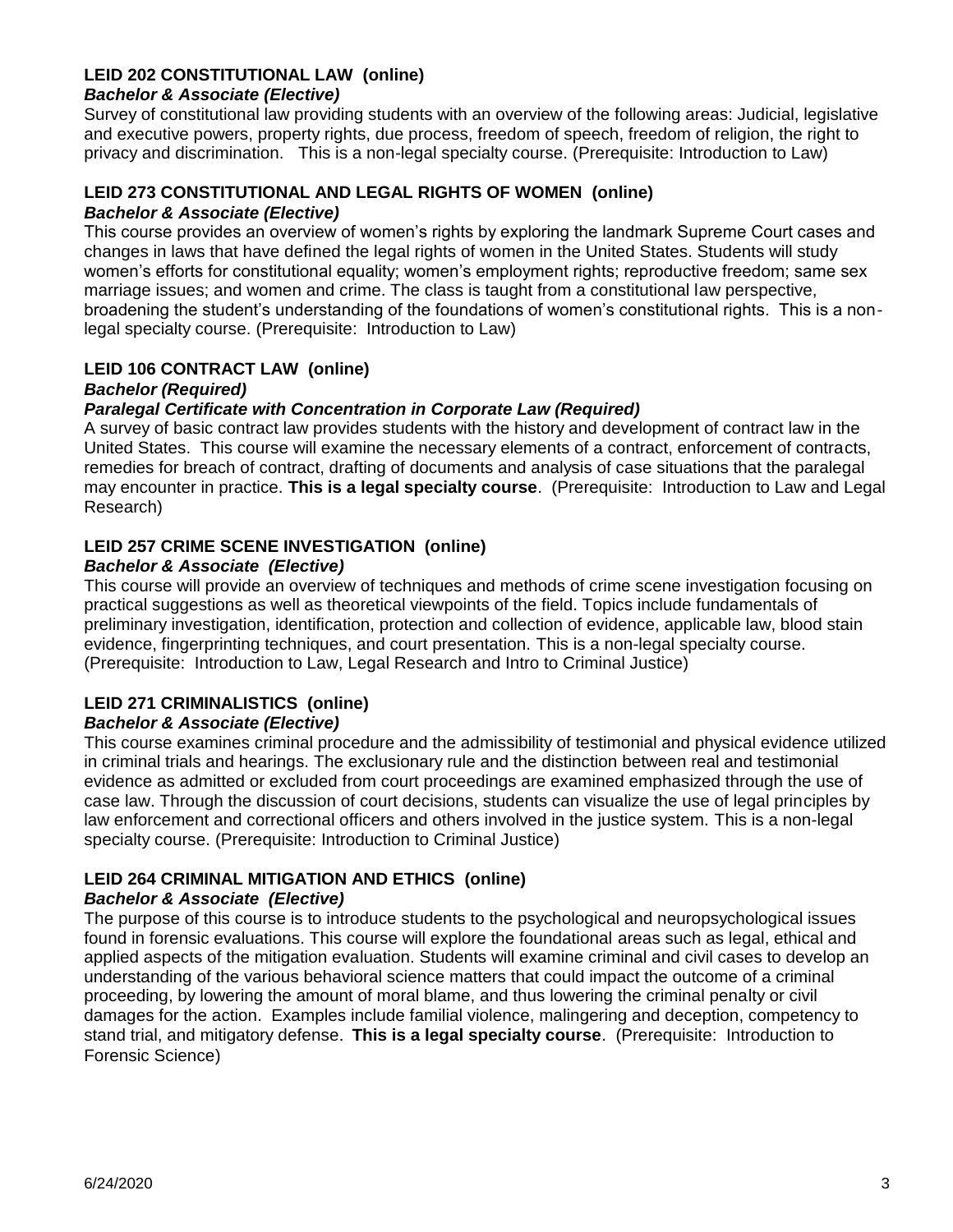## **LEID 245 CRIMINAL LAW AND PROCEDURE (online)**

#### *Bachelor & Associate (Required)*

#### *Paralegal Certificate with concentration in Criminal Law (Required)*

#### *Legal Nurse Consultant Certificate with concentration in Forensic Nursing (Required)*

This course provides students with an overview an analysis of the American system of criminal justice including the crime problem, police judicial system and correctional agencies. Students will be exposed to intake forms in the criminal system from arraignment to prosecution. Students will also learn about the areas of bail arraignment, alternate resolutions, pretrial motions, trial skills and sentencing. Students will also be provided a clinic like experience with ample opportunity to have practical skills training within each level of the criminal law process. (Prerequisite: Introduction to Law or Introduction to Legal Nurse Consultant)

### **LEID 296 CYBERSECURITY AND PRIVACY (online)**

This course, in its overview of cybersecurity and privacy, will include a brief review of internet history and key terminology and examine the reasoning behind the relentless attacks by cyber criminals and hackers. Students will review international and domestic laws, examine private internet governance, and discuss online privacy and personal data protection. Practical skills such as contract data extraction, privacy language templates review, management of intellectual property portfolios, and review and summary of fast-moving legislation will be addressed.

## **LEID 250 CYBER SECURITY LAW (online)**

#### *Bachelor & Associate (Elective)*

The course will provide students in the fields of computer fraud investigations and digital forensics with an understanding of the fundamental legal principles governing the collection and use of evidence. The course will also cover federal computer crime statutes and rules of evidence as they relate to computer fraud investigations and digital forensics. This is a non-legal specialty course. (Prerequisite: Introduction to Law, Legal Research)

## **LEID 276 E-DISCOVERY (seated)**

#### *Bachelor & Associate (Elective)*

This course provides a framework for discussion of the issues surrounding the discovery of electronically stored information (ESI). The course will address the identification and preservation of electronic materials, as well as technical aspects of reviewing and producing those relevant documents. Areas of interest will include information management, collection, processing, technology, production and presentation. Metadata, privilege, spoliation and authentication will also be a focus. Use of these documents for trial presentation will be a highlight. This is a non-legal specialty course. (Prerequisite: Introduction to Law)

#### **LEID 242 ELDER LAW (seated & online)** *Bachelor & Associate (Elective)*

This course provides a comprehensive view of law and procedure for the aging population. Upon completion of the course students will have an understanding of the different areas of the law that impact the elderly and their advocates. Among the topics covered are the role of the paralegal in the elder law office, drafting of advance directives and powers of attorney, interviewing techniques for the elderly client, patient rights in healthcare decision making, Medicare and Medicaid considerations, managed care and long-term care insurance, financial planning and social security. Drafting and completing forms unique to elder law will also be addressed, such as: conservatorship for a family member, predesignation of guardian form and a notice of appeal of social security. **This is a legal specialty class**. (Prerequisite: Introduction to Law)

## **LEID 115 EMPLOYMENT LAW (online)**

## *Bachelor & Associate (Elective)*

An examination into the area of the legal issues common to an employer in today's legal environment of business, students will review the applicability and legal issues surrounding personnel manuals and policies, as well as employment contracts. The course will also focus on the compliance with state, federal and administrative statutes and regulations that impact the daily life of employer and employee in the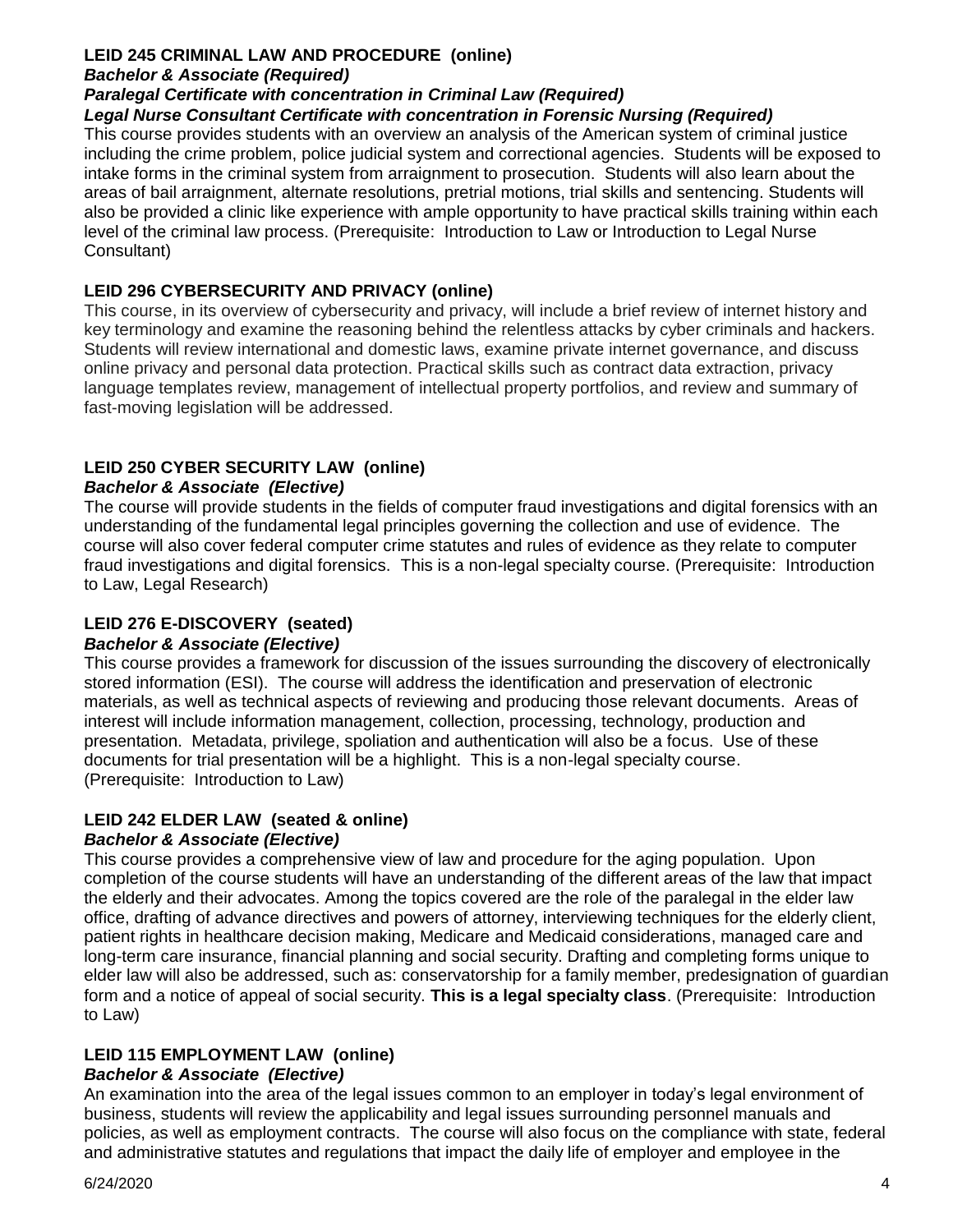workplace. Legal issues that will also be studied include the Americans with Disabilities Act, Medical Leave Acts, Title VII, Discrimination, the Fair Labor Standards Act, and whistle-blower statutes. This is a non-legal specialty course. (Prerequisite: Introduction to Law)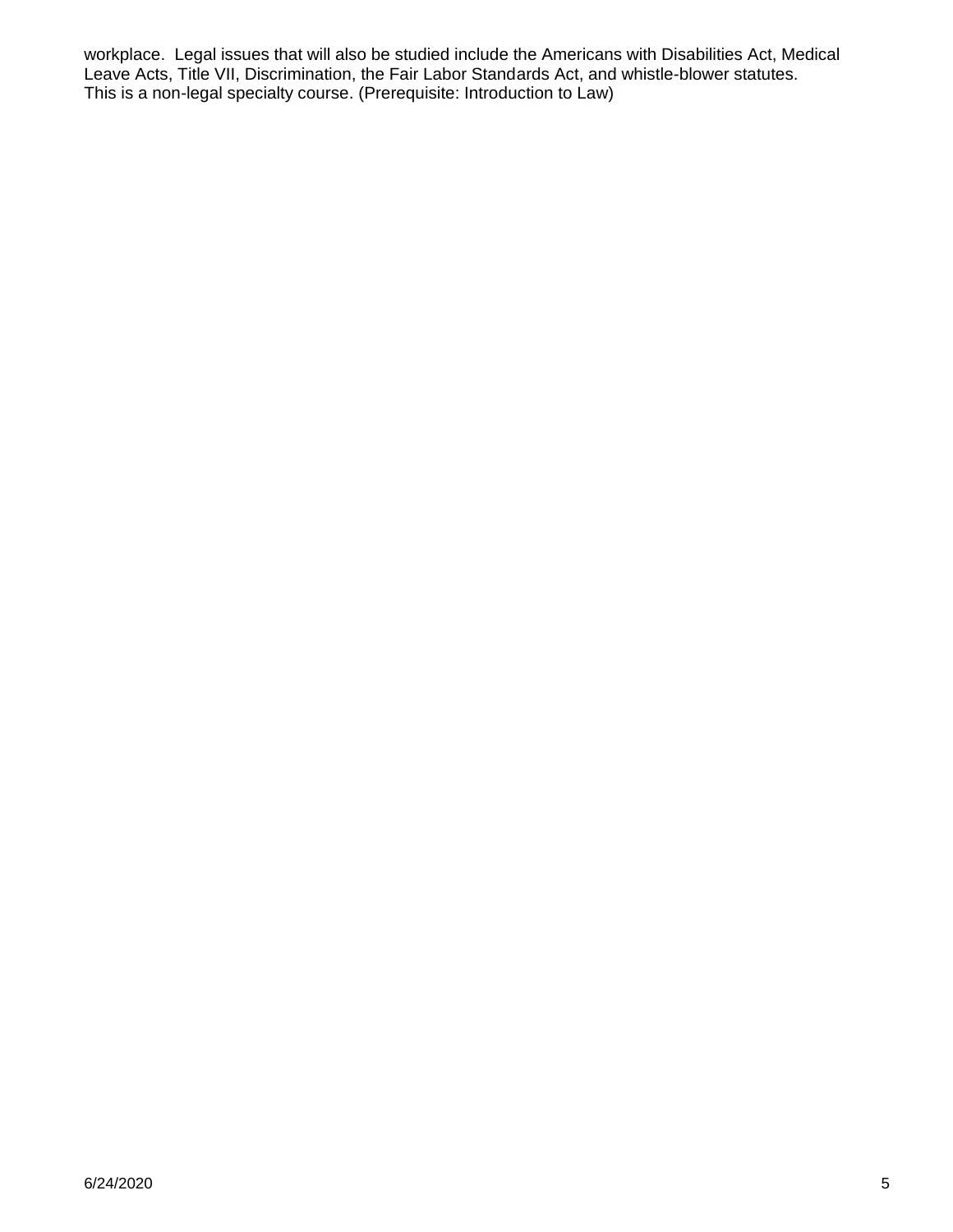## **LEID 108 ENVIRONMENTAL LAW (online)**

## *Bachelor & Associate (Elective)*

This course introduces the student to the study of environmental law, with emphasis on the role of the paralegal in this field. The course surveys major environmental acts in the United States. The course presents an overview of the treatment of issues and legislation concerning the environment from a legal perspective. This is a non-legal specialty course.

(Prerequisites: Introduction to Law and Legal Research)

### **LEID 120 ESTATE ADMINISTRATION (seated)**

#### *Bachelor & Associate (Elective)*

#### *Paralegal Certificate with Concentration in Estate Administration (Required)*

This course serves as a guide through each stage of estate administration including the probate process, inventory and appraisement of assets, preparation of inheritance and federal estate tax returns and distribution issues. Introduction to estate administration software, case management, tickler systems and ethical considerations in assisting estate administration clients will be among the practical aspects of the course. **This is a legal specialty course**. (Prerequisite: Introduction to Law, and Wills and Trusts)

## **LEID 212 ETHICS AND THE LAW (online & seated)**

#### *Bachelor & Associate (Required) General Paralegal Certificate and all Paralegal Certificate Concentrations (Required)*

#### *Legal Nurse Consultant Certificate and Certificate with concentration in Forensic Nursing (Required)*

An introduction to paralegal studies and the fundamentals of paralegalism with a comprehensive survey of professional responsibility issues for legal assistants, including the study of the American Bar Association's Model Code and Model Rules of Professional Responsibility and various professional paralegal associations' codes of ethics. Students will also explore licensing and regulating issues. **This is a legal specialty course**. (Prerequisite: Introduction to Law or Introduction to Legal Nurse Consultant) **This is a writing enriched course**. **Students must attain a minimum grade of C for this class.**

## **LEID 226 EVIDENCE (online & seated)**

#### *Bachelor (Required)*

This course is designed to provide the student with a working understanding of the federal and state Rules of Evidence. Students will gain an understanding of the function of rules of evidence, objections to be anticipated, and the preparation of a civil case for trial without the exclusion of evidence based on application of those rules. **This is a legal specialty course**. (Prerequisites: Introduction to Law, Legal Research, Legal Writing, and Civil Practice or Introduction to Criminal Justice)

## **LEID 207 FAMILY LAW (online & seated)**

#### *Bachelor & Associate (Elective)*

Survey of the legal structure of the family with emphasis on the law of marriage, divorce, child custody and support. Emphasis will be placed on marriage issues such as, formation of marriage, prenuptial agreements, termination of marriage, and tax consequences. The course also will contain child issues such as legal status of children, child custody, child support, and adoption. **This is a legal specialty course**. (Prerequisite: Introduction to Law, Legal Research, Legal Writing, and Civil Practice or Criminal

Law & Procedure) **This is a writing enriched course**.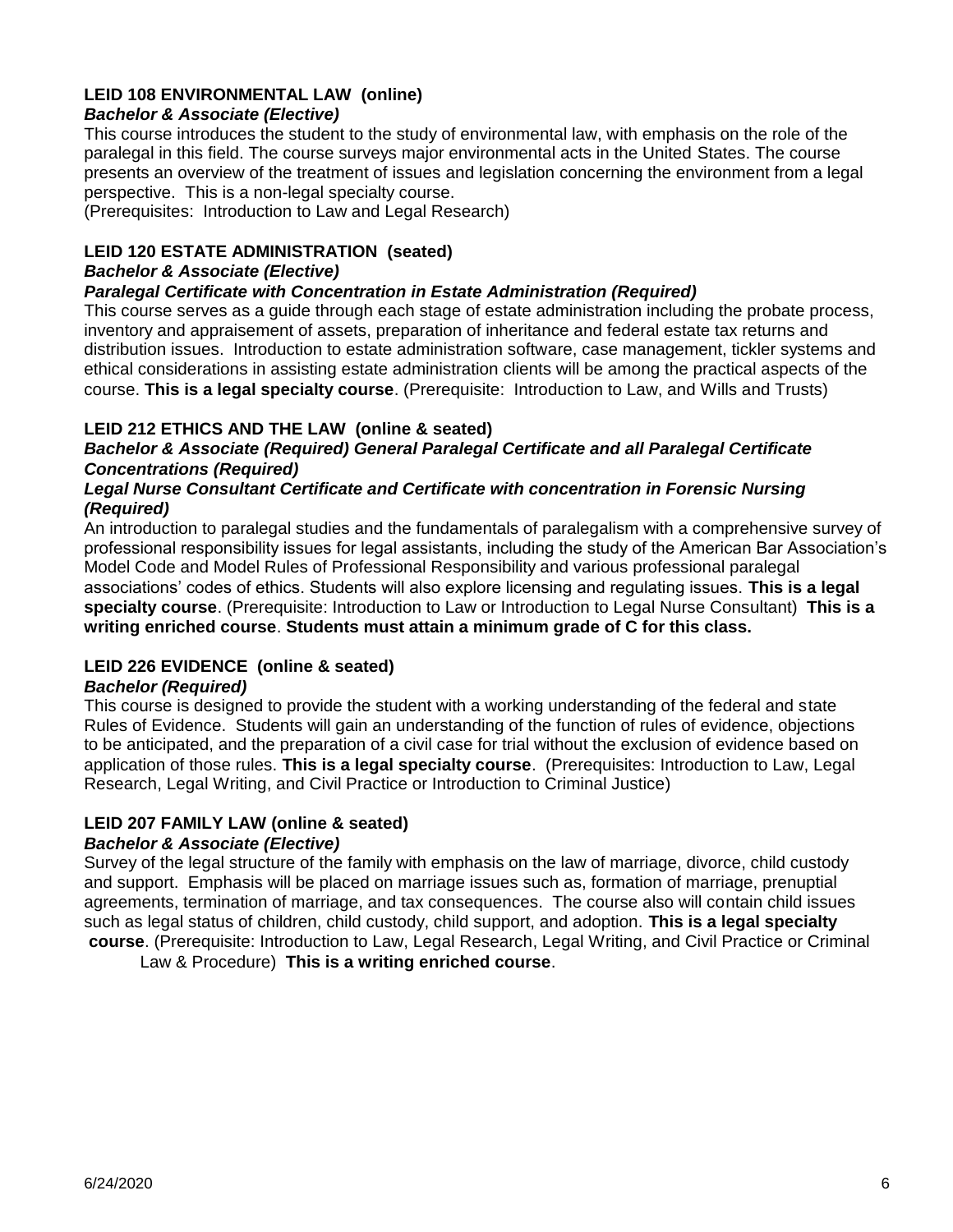### **LEID 127 FILE MANAGEMENT & E-FILING FOR THE PARALEGAL (online)** *Bachelor & Associate (Elective)*

Students will be given various case files, including correspondence, pleadings, discovery (i.e., interrogatories, requests for production, deposition notices, etc.), deposition transcripts, attorney notes, research, and other typical documents which may be found in a real-life case file*.* Class discussion will deal with how to (i) properly organize a case file, (ii) digest depositions, (iii) prepare pleading and discovery binders, and (iv) preparation of tickler and calendar system. Each student will turn in a completely organized case file at the end of the semester. This class is intended to give students practical experience in file management. This class has no exams, but multiple projects. **This is a legal specialty course**. (Prerequisite: Introduction to Law, Legal Research and Civil Practice)

#### **LEID 294 FINANCIAL CRIMES INVESTIGATIONS: MONEY LAUNDERING, TERRORIST FINANCING, AND THE LAW**

### *Bachelor & Associate (Elective)*

This course introduces students to the domestic and international laws and policies enacted to thwart money laundering, terrorist financing, and related crimes. An overview of the strategies aimed at exposing criminal activity through financial activity will be provided, as well as a focus on the types of information and reports financial institutions provide to law enforcement. (Prerequisite: Introduction to Law)

## **LEID 267 FORENSIC PSYCHOLOGY AND ETHICS (online)**

### *Bachelor & Associate (Elective)*

The purpose of this course is to introduce students to the psychological and neuropsychological issues found in criminal forensic evaluations. This course will explore the foundational areas such as legal, ethical and applied aspects of the forensic psychological evaluation. Students will develop an understanding of the various behavioral science matters that could impact the outcome of a criminal proceeding. Examples include familial violence, malingering and deception, competency to stand trial, and mitigatory defense. This is a non-legal specialty course. (Prerequisite: Introduction to Forensic Science)

## **LEID 291 FUNDAMENTALS OF FINANCIAL CRIMES**

#### *Bachelor & Associate (Elective)*

This course is designed to promote the student's knowledge and understanding of how fraud is conducted and why, including specific prevention and detection techniques. Topics include acquiring fraud awareness, uncovering fraudulent financial reporting and misappropriation of assets and how allegations of fraud should be investigated in the workplace. This course will also delve into the impact of fraud on an organization and its employees. In addition, related regulations, anti money laundering programs, money laundering and investigation practices will be covered.

#### **LEID 222 HEALTH CARE LAW & ETHICS (online & seated)**

#### *Bachelor & Associate (Elective)*

#### *Legal Nurse Consultant (Required)*

Course involves the legal aspects involved in todays health-care field as it relates to the health-care providers, the administrative staff, the patient and the health insurance companies. Current legislation and regulatory issues will be explored along with legal aspects of medical ethics. **This is a legal specialty course**. (Prerequisite: Introduction to Legal Nurse Consultant or Introduction to Law, and Legal Research **This is a writing enriched course**.

## **LEID 240 INTELLECTUAL PROPERTY (seated)**

#### *Bachelor & Associate (Elective)*

This course is an overview of the classes of intellectual property, including patents, trademarks, service marks, copyrights, and trade secrets, with emphasis on the paralegal's role in securing intellectual property rights, ownership issues and licensing of intellectual property. **This is a legal specialty course**. (Prerequisite: Introduction to Law and Legal Research)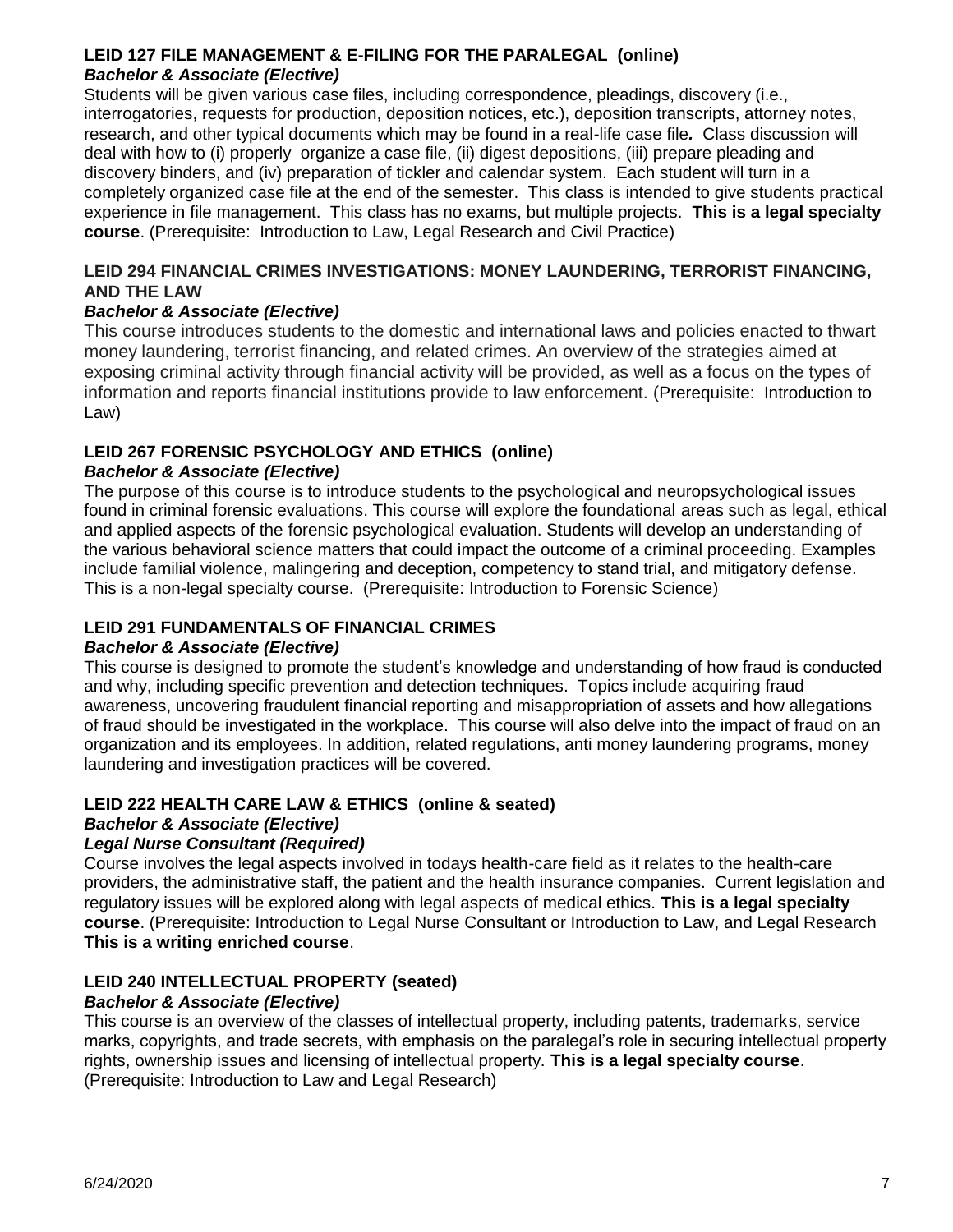### **LEID 277 INTELLECTUAL PROPERTY TRANSACTIONS (seated)** *Bachelor & Associate (Elective)*

This course provides an in depth look at intellectual property transactions including non-disclosure (secrecy) agreements, employee agreements, technology transfer, mergers and acquisitions and the due diligence required thereof, licensing and technology, internet and social media. This course will also examine the role of the paralegal in technology and corporate transactions such as outsourcing, strategic alliances, licensing, e-commerce, finance and restructurings. The content of this course is a foundation for those who intend to specialize in intellectual property. **This is a legal specialty course**. (Prerequisite: Introduction to Law, Legal Research, Trademarks & Copyrights, and Patents & Trade Secrets).

### **LEID 216 INTERVIEWING & INVESTIGATION (online & seated)**

#### *Bachelor & Associate (Elective)*

An in-depth study of principles, methods and investigative techniques utilized to locate, gather, document and disseminate information. The emphasis will be on developing interviewing and investigating skills intended to prepare paralegals to communicate effectively. This is a non-legal specialty course. (Prerequisite: Introduction to Law)

## **LEID 295 INTRODUCTION TO COMPLIANCE**

Private and Public organizations are required to comply with relevant laws, polices, and regulations. A compliance and ethics program is often implemented to assist organizations improving compliance with its regulatory requirements. Regulatory compliance laws exploded after the 2008 financial crisis, making the role of a compliance officer imperative, and leading to a high demand in the workforce for skilled compliance officers. Through real-life scenarios, students will be introduced to such topics as: why a compliance and ethics program is needed, the elements of a robust program, the board of directors' role in the program, building a culture of compliance, and how the "tone from the top" impacts an organization.

## **LEID 121 INTRODUCTION TO CRIMINAL JUSTICE (online)**

### *Bachelor & Associate (Required)*

An overview and analysis of the American system of criminal justice. The crime problem, and police, the judicial system and correctional agencies will be examined. Special emphasis will be placed on both the legal and behavioral realities of each stage of the criminal justice process. Intake forms in the criminal system from arraignment to prosecution and all applicable forms and research skill sets. **This is a legal specialty course**. (Prerequisite: Introduction to Law)

## **LEID 246 INTRODUCTION TO FORENSIC SCIENCE (online)**

#### *Bachelor & Associate (Elective)*

## *Legal Nurse Consultant Certificate with concentration in Forensic Science (Required)*

This course is intended as a general introduction to the basics of forensic science. This introductory level course will cover areas of interest to those working in legal nurse consulting, the paralegal profession and law enforcement. General areas to be covered include: reviewing and understanding the autopsy report including bodily changes after death, specifics associated with strangulation, gunshot wounds, toxicology reports, medical records associated with sexual assault cases as well as terminology associated with these reports. Students will develop skills to analyze and scrutinize reports generated from the use of forensic DNA testing including reviewing the collection and testing techniques. The use of references and the internet will be covered. Actual case examples will be utilized when applicable. Coursework assumes NO prior forensic experience. **This is a legal specialty course**. (Prerequisite: Introduction to Law or Introduction to Legal Nurse Consultant and Legal Research)

## **LEID101 INTRODUCTION TO LAW (seated)**

#### *Bachelor & Associate (Required)*

## *General Paralegal Certificate and all Paralegal Certificate Concentrations (Required)*

An introduction to the legal system and an explanation of the legislative and judicial process, how a legal rule is generated and maintained by the judicial system. Emphasis will be placed on jurisdiction, the development of the law through the court systems, torts, criminal law and procedure, business law, property law, family law and contracts. At the conclusion of this course students will have a working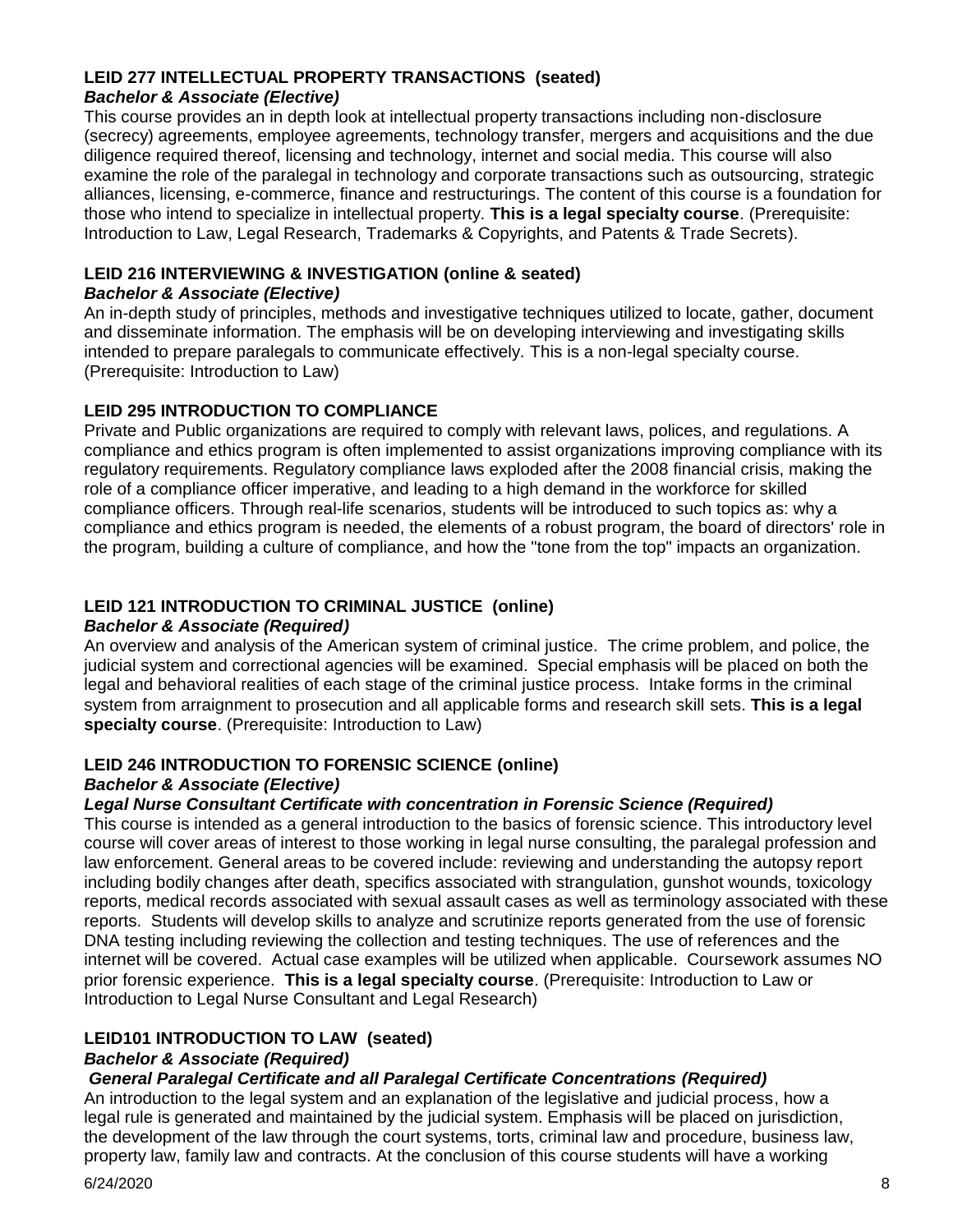knowledge of legal terminology and have acquired an understanding of our legal system. Specifically, students will have gained an understanding of the following at the end of the semester: The role of the paralegal in the legal system; classification of the law including federal vs. state and civil law vs. criminal; civil litigation and the role of the paralegal including introduction to pleadings and trial preparation; identification of basic torts and their defenses; basic contract elements; types of real and personal property; legal consequences of marriage and divorce; and elements of crimes and defenses to crimes. **This is a legal specialty course**. (Prerequisite: None)

#### **Students must attain a minimum grade of C for this class.**

### **LEID 231 INTRODUCTION TO LEGAL NURSE CONSULTANT (online)**

#### *Legal Nurse Consultant Certificate & Legal Nurse Consultant Certificate with concentration in Forensic Science (Required)*

Exploration of the role of the Legal Nurse Consultant in the legal field. Areas of practice and professional responsibilities of the Legal Nurse Consultant will be examined. Basic introduction into legal terminology will be introduced. This course will also allow a student to gain a basic understanding of the history of LNC, opportunities and professional associations and credentialing; understanding of various LNC practice forums; Federal/State courts and the judicial system; the trial process including discovery, expert witnesses, medical examinations, exhibit preparation and Alternative Dispute Resolution (ADR); medical record review and trends in electronic medical records (EMRs); healthcare liability issues; and understanding the LNCs roles in popular settings. **This is a legal specialty course**. (Prerequisite: None)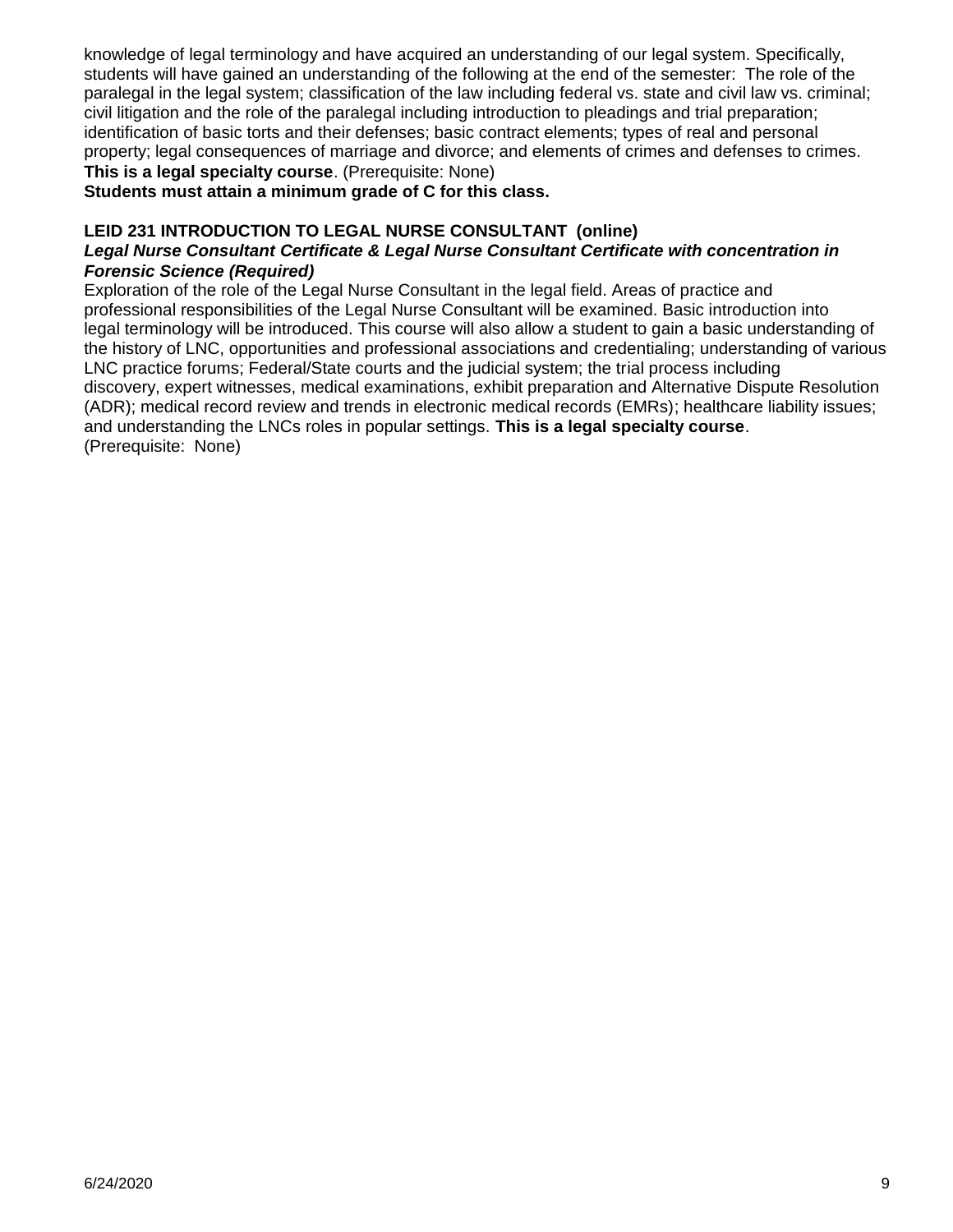### **LEID 203 INTRODUCTION TO REAL ESTATE (seated)** *Bachelor & Associate (Elective)*

A comprehensive survey of the modern real estate property transaction, covering the review and/or drafting of basic documents involved in transfer of land such as deeds, mortgages, sales agreements, title insurance, and a review of federal and state regulation of land transfer and development. Emphasis is placed on ownership rights, survey and land descriptions, encumbrances, easements and licenses, financing, title examinations, real estate closings and leases. **This is a legal specialty course**. (Prerequisite: None)

## **LEID 126 JUVENILE JUSTICE (online)**

### *Bachelor & Associate (Elective)*

This course will examine the legal structure of the family with emphasis on juvenile law as it applies to minors. Emphasis will be placed on the rights of minors and the family court system. This course will also focus on theories of delinquency, intervention programs, the legal rights of juveniles, intake and preadjudicatory process, sanctions, probation and juvenile corrections. This is a non-legal specialty course. (Prerequisite: Introduction to Law)

## **LEID 211 LAW OFFICE MANAGEMENT (online)**

### *Bachelor & Associate (Elective)*

A review of the common management techniques used in law offices, including case management, document control, time accounting, trust accounting and other elements of the well-managed law practice. Emphasis is also placed on employment policies, hiring policies, discrimination in the workplace, revenue and expenses, professional development and law office disasters. This is a non-legal specialty course. (Prerequisite: Introduction to Law)

## **LEID 283 LAW SCHOOL READINESS (seated)**

#### *Bachelor & Associate (Elective)*

An overview of the Law School admission process with an emphasis on preparing for and taking the LSAT exam. Students will gain practical knowledge by analysis of real LSAT question types and previous exams. Emphasis will be placed on time considerations and test strategies. Discussion will include the law school application essay, academic and non-academic recommendations, and financial considerations.

## **LEI 233 LEGAL NURSE CONSULTING MENTORSHIP (seated)**

#### *Legal Nurse Consultant Certificate (Required)*

Students will be introduced to environments where Legal Nurse Consulting is practiced. These include, but are not limited to: law firms, insurance companies, state agencies, independent practice setting, and/or risk management areas. Students will be paired with Legal Nurse Consultants on a rotating basis in order to gain first-hand practical knowledge of the role of the Legal Nurse Consultant. **This is a legal specialty course**. (Prerequisites: Introduction to Legal Nurse Consultant, Legal Research, Legal Writing, Ethic & the Law, Civil Practice, Medical Malpractice, &Principles & Practices of LNC)

## **LEID 110 LEGAL DOCUMENT DRAFTING (online)**

## *Bachelor & Associate (Required)*

## *General Paralegal Certificate and all Paralegal Certificate Concentration (Required)*

This course consists of hands-on practical experience through drafting of documents applicable to various legal environments. Students will use mock scenarios where they represent clients and draft documents to fit their clients' needs in the role of a paralegal. **This is a legal specialty course**. (Prerequisite: Introduction to Law, Legal Research and Civil Practice)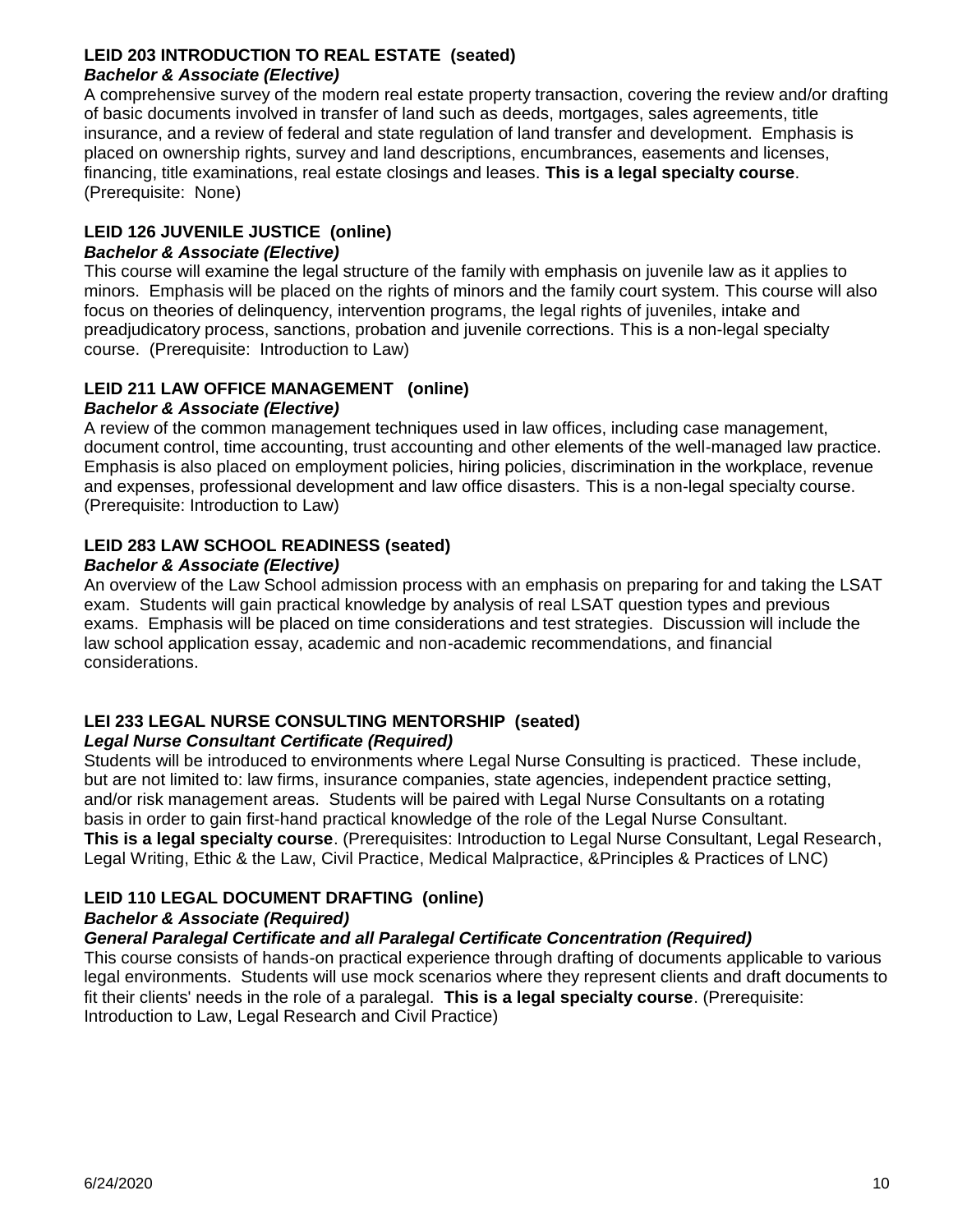### **LEID 102 LEGAL RESEARCH (seated)** *Bachelor & Associate (Required)*

#### *General Paralegal Certificate and all Paralegal Certificate Concentrations (Required)*

This course is designed to introduce students to the fundamentals of legal research. A general overview of the state and federal court system serves as a foundation for the course. Students are provided with hands-on training in the use of primary and secondary legal sources including cases, constitutions, statutes, administrative regulations, treatises, legal encyclopedias, and legal periodicals. Research tools such as digests, citators, annotated statutes and form books are utilized. Students will also be provided with computer assisted legal research and will learn how to use proper Bluebook citation. **This is a legal specialty course**. (Prerequisite: Introduction to Law or Introduction to Legal Nurse Consultant) **This is a writing enriched course**. **Students must attain a minimum grade of C for this class.**

### **LEID 104 LEGAL WRITING (online & seated)**

#### *Bachelor & Associate (Required) General Paralegal Certificate and all Paralegal Certificate Concentrations (Required) Legal Nurse Consultant Certificate and Legal Nurse Consultant Certificate with concentration in Forensic Science (Required)*

This course provides students with fundamentals of case analysis and the techniques of legal writing including citation form, cite checking and the legal office memorandum. Students will further learn the differences between legal opinions and persuasive arguments. Components of a case, including facts, issue, holding and reasoning with synthesis of these components when reviewing multiple cases will be emphasized. Students will learn how to prepare client correspondence, briefs and memorandum. **This is a legal specialty course**. (Prerequisite: Introduction to Law or Introduction to Legal Nurse Consultant and Legal Research) **This is a writing enriched course**. **Students must attain a minimum grade of C for this class.**

### **LEID 220 MEDICAL MALPRACTICE (online & seated)**

#### *Bachelor & Associate (Elective)*

#### *Paralegal Certificate with Concentration in Health Law (Required)*

This course will consist of the following topics: Establishing the Professional Relationship, Negligence-- Based Claims, Informed Decision Making, Causation and Damages, Affirmative Defenses, Limitations and Immunities, Vicarious Liability and Multiple Defendants, Hospital Liability, Contract, Warranty and Strict Liability, and Reform action of the Litigation System. Our society has grown increasingly litigious while at the same time advances in medical technology and health care have increased the complexity of health care. As a result, a sizeable practice of both plaintiff and defense medical negligence has been created. Moreover, in response to both real and perceived crises in health care, much legislation has addressed this highly specialized area of personal injury litigation. Students will be introduced to topics such as the historical development of this area of law and litigation, risk management and prevention issues, insurance issues, discovery issues, causation and investigation, pretrial issues specific to medical malpractice claims, and trial of these claims. This is a non-legal specialty course. (Prerequisite: Introduction to Law, Legal Research)

## **LEID 282 MILITARY LAW (seated)**

#### *Bachelor & Associate* **(***Elective***)**

A select overview of United States Military jurisprudence and criminal procedure involving prosecution and defense of military offenses. Discussion of the historical underpinnings of this body of law, the military criminal justice process, courts-martial processes and procedures, constitutional aspects and the rights and obligations of service members. This is a non-legal specialty course. (Prerequisites: Introduction to Law and Legal Research)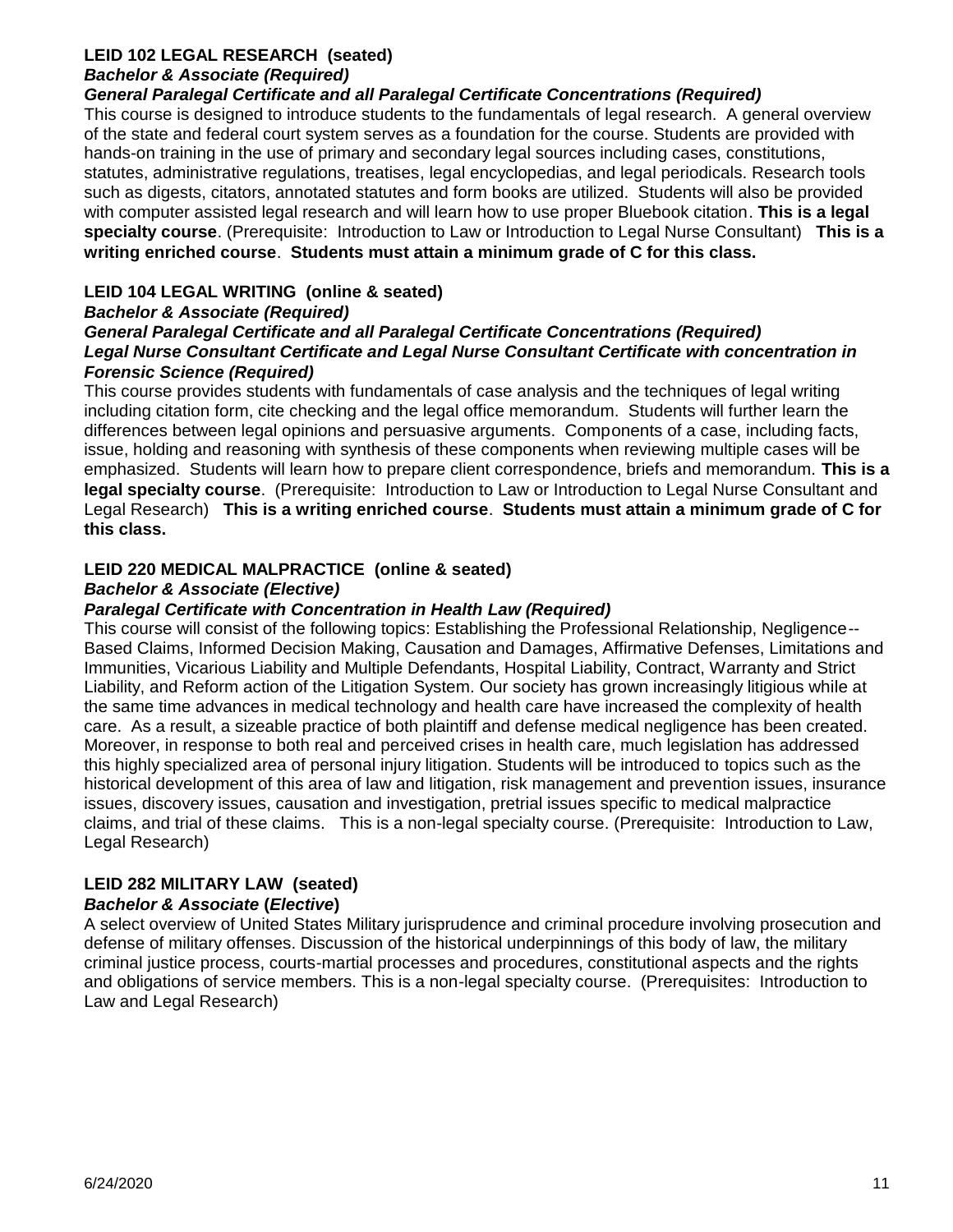### **LEID 275 PATENTS AND TRADE SECRETS (seated)**

## *Bachelor & Associate (Elective)*

## *Paralegal Certificate with Concentration in Intellectual Property (Required)*

This course is designed with a focus on the law of patents and trade secrets and will examine the role of the paralegal in securing patent rights and trade secrets. Students will gain insight into the foundation of patent law process including, patent application processes for utility, design and plants, ownership rights, transferring patent rights, remedy for/defenses involved in litigation upon infringement, and new developments/current events in patent law. Students will be able to define and describe the factors which establish a trade secret as well as be able to understand how they are protected, in addition to the possible legal remedies for misappropriation of a trade secret. **This is a legal specialty course**. (Prerequisite: Introduction to Law and Legal Research)

## **LEID 209 PRACTICUM (seated)**

## *Bachelor & Associate (Elective)*

Internship and externship experiences for paralegal studies students. Practicum opportunities are available on campus with one of the law school's clinical programs. Off-campus experiences include working in law firms, corporations, law enforcement or public agencies and the court systems. **This is a legal specialty course**. (Prerequisites: Introduction to Law, Legal Research, Legal Writing and Civil Practice)

### **LEID 232 PRINCIPLES AND PRACTICES OF THE LEGAL NURSE CONSULTANT (online)** *Legal Nurse Consultant Certificate (Required)*

A comprehensive application of major functions of a legal nurse consultant. Students will analyze cases from both plaintiff and defense prospective, and examine the Legal Nurse Consultant's role in civil practice, further analysis of medical records, the trial process and development of life care plans. The Trial Preparation, Alternate Dispute Resolution, Settlement, Arbitration and Mediation, Interacting with Defense Clients, Locating and Working with Expert Witnesses, Communication with Plaintiff Clients will also be introduced. **This is a legal specialty course**. (Prerequisite: Introduction to Legal Nurse Consultant, Legal Research and Civil Practice)

## **LEID 128 PRIVACY LAW (online)**

## *Bachelor & Associate (Elective)*

"Privacy Law" offers a comprehensive, in depth treatment of all important issues involving privacy issues. Coverage of government surveillance topics, such as Fourth Amendment, sensory enhancement technologies, wiretapping, computer searches, ISP records, the Electronic Communications Privacy Act, the Foreign Intelligence Surveillance Act, and the USA-Patriot Act; a thorough examination of new issues such as privacy and access to public records, government access to personal information, airline passenger screening and profiling, data mining, identity theft, consumer privacy, and financial privacy; coverage of emerging information technologies such as computer databases, RFID (radio frequency identification technology), cookies, spyware, data mining, and others; and an introductory chapter with a thought-provoking philosophical discussion of information privacy, This is a non-legal specialty course. (Prerequisite: Introduction to Law)

## **LEID 269 PRODUCT LIABILITY (online)**

## *Bachelor & Associate (Elective)*

An overview of personal injury and product liability litigation with emphasis on an analytical approach through thorough fact investigation and case preparation. The class will cover a history of product liability law, case management, new case evaluation, determination of correct parties, and discovery. The importance of expert witnesses, specific types of medical and consumer products, design defects, and standards and regulations is discussed. Students will learn how to locate and evaluate expert witnesses, evaluate forms, pleadings and discovery. This is a non-legal specialty course. (Prerequisite: Introduction to Law, Legal Research and Civil Practice)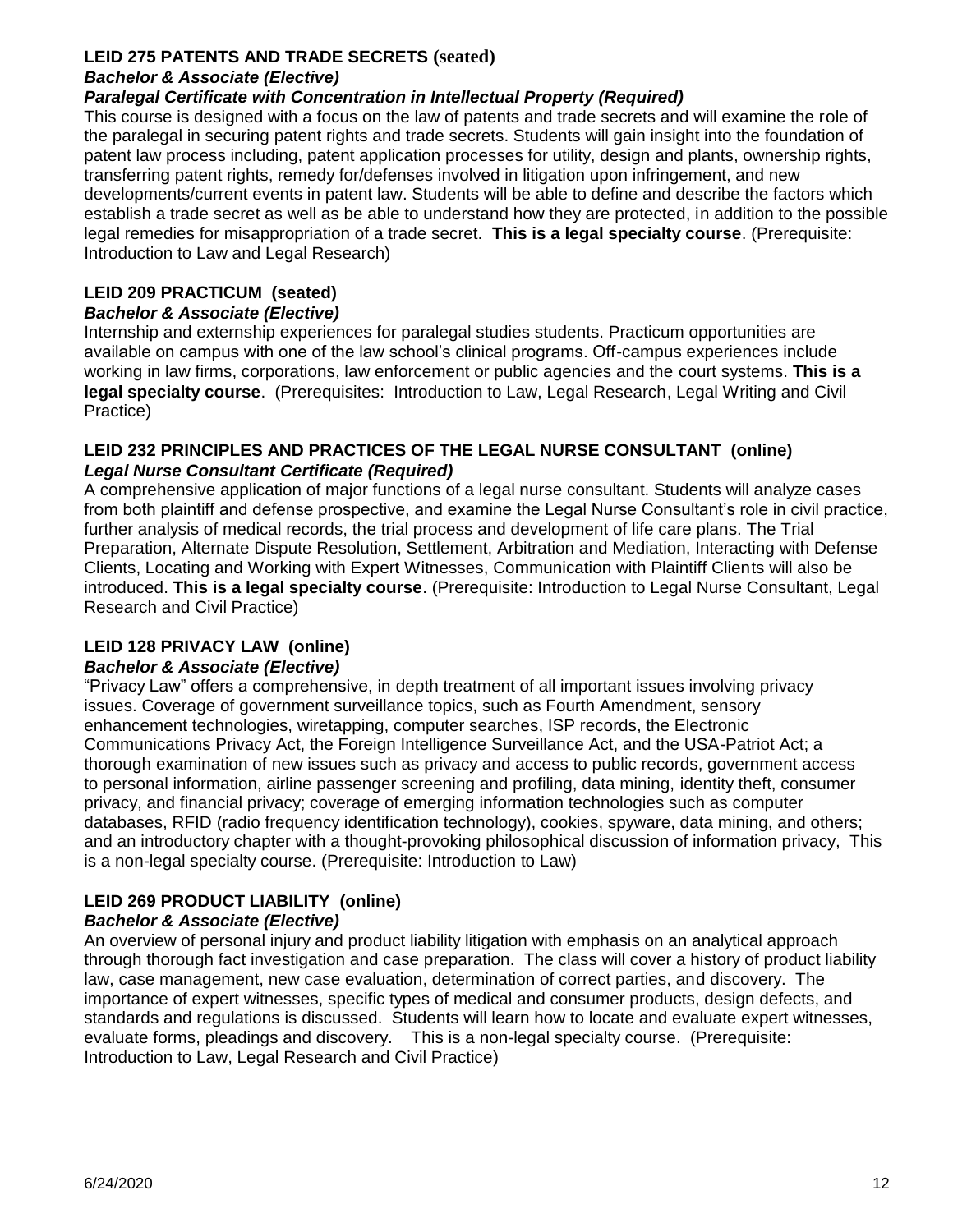#### **LEID 253 REAL ESTATE TITLE SEARCH & EXAMINATION (seated)** *Bachelor & Associate (Elective)*

Students will learn the fundamentals of a land title search utilizing both classroom sessions and practical applications in 2 separate courthouses. This is an advanced class that will emphasize traditional and computerized search techniques along with classroom sessions to enhance their understanding of the material they are searching and the legal implications of that information. The title examination process will also be reviewed as an extension of the search process. Students will be uniquely educated through this course and positioned for placement and advancement in the real estate industry. Introduction to Real Estate is a pre-requisite and Advanced Real Estate is recommended either prior to or in conjunction with this class. Students will receive a certificate from PA Land Title Institute upon successful completion of this course. **This is a legal specialty course** (Prerequisite: Introduction to Real Estate)

#### **LEID 237 SEX CRIMES (seated & online)** *Bachelor & Associate (Elective)*

#### This course is designed to give an overview of sex crimes, to include sexual abuse of children, date rape, rape by a stranger, consensual sex crimes, and other related issues such as the date-rape drug and special sanctions for offenders with transmittable diseases. The purpose of this course is to heighten awareness of the specific problems in handling these issues in the criminal justice system and will analyze potential hazards in defending/prosecuting cases. Assignments will include sharing of related current events with the class, discussing assigned readings and reviewing actual court documents relating to sex crimes. This is a non-legal specialty course. (Prerequisite: Introduction to Law, Introduction to Criminal Justice and Legal Research)

## **LEID 225 SOCIAL SECURITY DISABILITY LAW (online)**

## *Bachelor & Associate (Elective)*

An examination of Social Security Disability Law beginning with the initial claimant interview, case evaluation, initial determination of the State Disability Determination Service and Reconsideration levels. Concentration will be on the Administrative Law Judge hearing, representation of claimants at the hearing level and preparation for the hearing with a focus on medical impairments, work activity and listings. Emphasis is also placed on the appeals process from initial determination, post-hearing appeals council and district court. This is a non-legal specialty course. (Prerequisite: Introduction to Law and Legal Research I)

## **LEID 280 SPECIAL TOPICS IN AGING AND THE LAW (online)**

## **Bachelor & Associate (Elective); Elder Law Concentration (Required)**

The purpose of this course is to expand upon the fundamentals introduced in Elder Law. Specific focus will be placed on living facilities for the elderly, including independent, assisted living and skilled nursing homes; elder abuse issues, including legislation and the role of the elder care team; elder care resources; how technology has affected the aging population; and marriage among the elderly. This course will also discuss the role of the paralegal in elder law interviewing and investigation and ethical considerations involving the elder client, care-givers, medical providers and family members. This is a non-legal specialty course. (Prerequisite: Introduction to Law, Legal Research, Legal Writing & Elder Law)

## **LEID 279 SPECIAL TOPICS IN CRIMINAL LAW (online)**

## *Bachelor & Associate (Elective)*

Students will survey a selection of special topics in criminal law, which can include victimology, measurement of crime, criminal evidence, criminology and the court system. The course instruction will draw upon an exploration of landmark criminal law cases, including current cases when applicable. Students will complete tasks from the perspective of a professional paralegal, and will learn the role and responsibilities of a paralegal within the realm of criminal law. This is a non-legal specialty course. (Prerequisite: Introduction to Criminal Justice)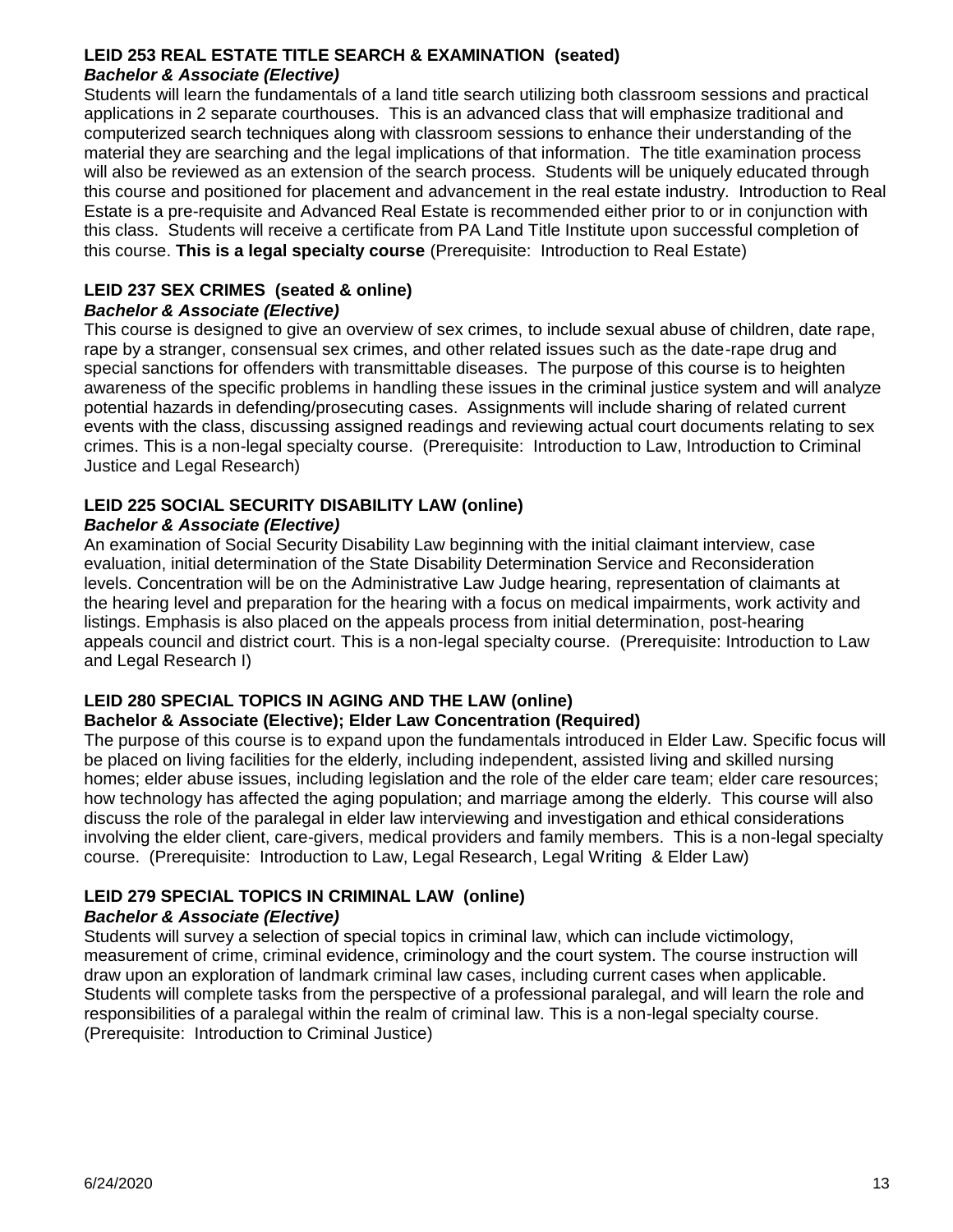### **LEID 261 SPORTS AND ENTERTAINMENT LAW (online)** *Bachelor & Associate (Elective)*

Entertainment Law addresses the ethical and legal principles for paralegals involved in an entertainment law practice. In addition to looking at general topics, it provides details for specific genres such as television, recording, music, and sports. Entertainment Law covers the legal structures of the Entertainment Industry, Television, and Film. Live Stage Performances, Recording and Music Publishing, and Sports Law will also be discussed throughout this course. This is a non-legal specialty course. (Prerequisites: Introduction to Law, Legal Research)

### **LEID 210 TAXATION FOR PARALEGALS (online & seated)**

#### *Bachelor & Associate (Elective)*

Analysis of income taxation, what constitutes income, exemptions, exclusions, and deductions, and related issues. Examination of common federal taxation forms and schedules. Emphasis is on tax accounting, income, exclusions, and deductions for individuals. **This is a legal specialty course**. (Prerequisite: Introduction to Law & Legal Research)

#### **LEID 260 TERRORISM & HOMELAND SECURITY (online)** *Bachelor and Associate (Elective)*

This course is an introduction to the structure, legal issues and study of domestic terrorism. Organization and financing of terrorist networks, media influences and terrorist tactics will be reviewed.

Both domestic terrorism and the development of international terrorism will be discussed. This course will provide an overview of the Patriot Act, civil liberties, and law enforcement bureaucracy. This is a non-legal specialty course. (Prerequisite: Introduction to Law)

## **LEID 213 TORTS AND PERSONAL INJURY LAW (online)**

### *Bachelor & Associate (Elective)*

#### *Paralegal Certificate with Concentrations in Health Law & Litigation (Required)*

Complete overview of tort and personal injury law. Emphasis will be placed on intentional torts, tort defenses, negligence, strict liability and products liability. Tort immunities and specific tort actions of nuisance and wrongful death will also be covered. **This is a legal specialty course**. (Prerequisite: Introduction to Law or Introduction to Legal Nurse Consultant, Civil Practice and Legal Research)

## **LEID 274 TRADEMARKS AND COPYRIGHTS (seated & online)**

#### *Bachelor & Associate (Elective)*

#### *Paralegal Certificate with Concentration in Intellectual Property (Required)*

This course is designed for paralegal students in order to gain understanding of the basic principles of Trademarks and Copyrights. Practical skill building includes: how to perform preliminary searches for trademarks, the trademark registration process, maintaining a trademark registration, and supporting trademark inter parties and trademark usage and compliance. The second half of the course focuses on copyrights, which are used primarily to protect original artistic, literary, and musical works etc. Basic copyright concepts are introduced which include the types of protectable works. Students will understand how to obtain a copyright registration, establishing rights for coauthors, as well as what is and is not protectable under copyright law. This section also examines copyright infringement, legal remedies for same, and the common defenses to an infringement allegation. **This is a legal specialty course**. (Prerequisite: Introduction to Law and Legal Research)

## **LEID 204 TRIAL PROCESS (seated)**

#### *Bachelor (Required)*

### *Paralegal Certificate with Concentration in Criminal Law (Required)*

This class is a study of the trial process, examining pre-trial preparation and documentation, making a trial notebook, and preparing complex litigation for trial. Post-trial motion practice and appellate practice are also discussed. Emphasis will be placed on jury selection, opening statements, evidence, direct and cross examination, and closing arguments. **This is a legal specialty course**. (Prerequisites: Introduction to Law, Legal Research and Civil Practice or Criminal Law & Procedure)